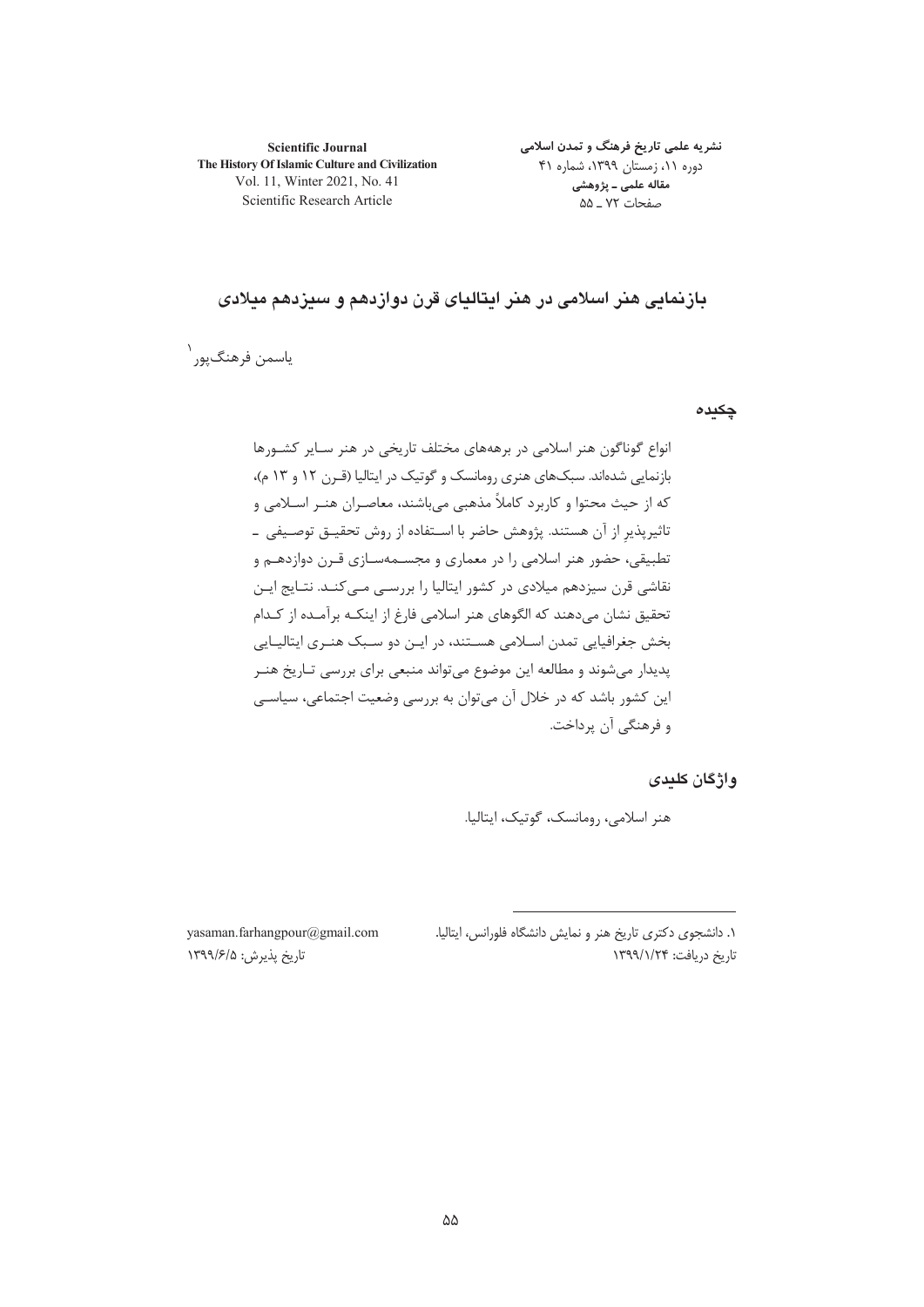#### طرح مسئله

کشور ایتالیا بهواسطه موقعیت جغرافیایی خاص خود در مرکز دریای مدیترانـه، از شـروع جنـگ۱هـای صلیبی (۱۲۹۱ \_ ۱۰۹۵ م / ۶۹۰ \_ ۴۸۸ ق)، همیشه مانند پل ارتباطی میان شرق و غرب بـوده و در زمینههای گوناگون منجر به انتقال فرهنگ، میان تمدنهای مختلف شده است. از طرف دیگ رفتح سیسیل بهدست مسلمانان (۸۳۷ م / ۲۱۲ ق) باعث حضور آنان در این کشور شد که مـی تـوان از آن بهعنوان یکی از وقایع تاریخی یاد کرد که منجر به بروز تحولات سیاسی، اجتماعی و فرهنگی زیادی در ایتالیا شد. از این روی می توان تأثیرات مستقیم فرهنگ و هنر اسلامی را بهخوبی در هنر ایتالیایی این دوران مشاهده کرد. سبکهای هنری رومانسک و گوتیک همزمان با این دوره تـاریخی، در ایـن کشور رو به رشد بودند. سبکهایی در گرو دین مسیحیت که از معماری تا هنرهای کاربردی را شامل میشدند. بین هنرهای مختلف، معماری و مجسمهسـازی دوران رومانسـک و نقاشـی دوره گوتیـک، دارای بیشترین تأثیر از هنرهای اسلامی هستند که در هنر رومانسـک مـی تـوان ایـن تـأثیرات را در پیروی از آیین اسلامی نیز مطالعه کـرد. بررسـی پیشـینه تحقیـق نشـان مـی،دهـد کـه در مقـالات فارسی;بانان تاکنون به چگونگی حضور هنر اسلامی در هنـر ایتالیـا خصوصـاً در دورههـای مـدنظر، يرداخته نشده است. پژوهش حاضر بهعنوان مدخل بحث، كلياتي پيرامـون چيسـتي هنـر اسـلامي و تاریخ هنر رومانسک و گوتیک در ایتالیا بیان کرده و سپس عوامل برگرفته از هنر اسـلامی و جایگـاه آنان در معماری، مجسمهسازی و نقاشی دورههای مذکور در ایـن کشـور را مـورد بررسـی قـرار داده است. روش تحلیل پراساس مطالعه نقش مایهها و ترکیب بندی های موجود در نمونههـای آنـالیز شـده است. دادههای مورد نیاز از منابع مکتوب کتابها، مقالات و پایگاههای اینترنتی جمعآوری شدهانـد و در تحليل نتايج از شيوه توصيفي \_ تطبيقي استفاده شده است.

### الف) هنر اسلامی

دوران اسلامی با هجرت پیامبر اسلامﷺ در سال ۶۲۲ میلادی (۱ ق) آغـاز شـد. ایــز، واقعــه مهــم تاریخی همان گونه که از نظر سیاسی، اجتماعی، فرهنگی و اقتصادی بر جوامع تأثیر گذاشت، هنـر را نیز با دگرگونیهای مهمی مواجه کرد. هنر اسلامی در واقع محصول تمدنی است کـه طـی چنـدین قرن در قلمرو وسیع اسلام \_ از هند تا اسپانیا \_ شکوفا بود و سنتهای هنری پایـداری بـه بـار آورد. ٰ این هنر در دورههای تاریخی و جغرافیایی مختلفی ظهور کرد و از آنجایی که از بُعد مکانی، زمـانی و

١. ياكباز، د*ايو ةالمعارف هنو*، ص ٧۵٢.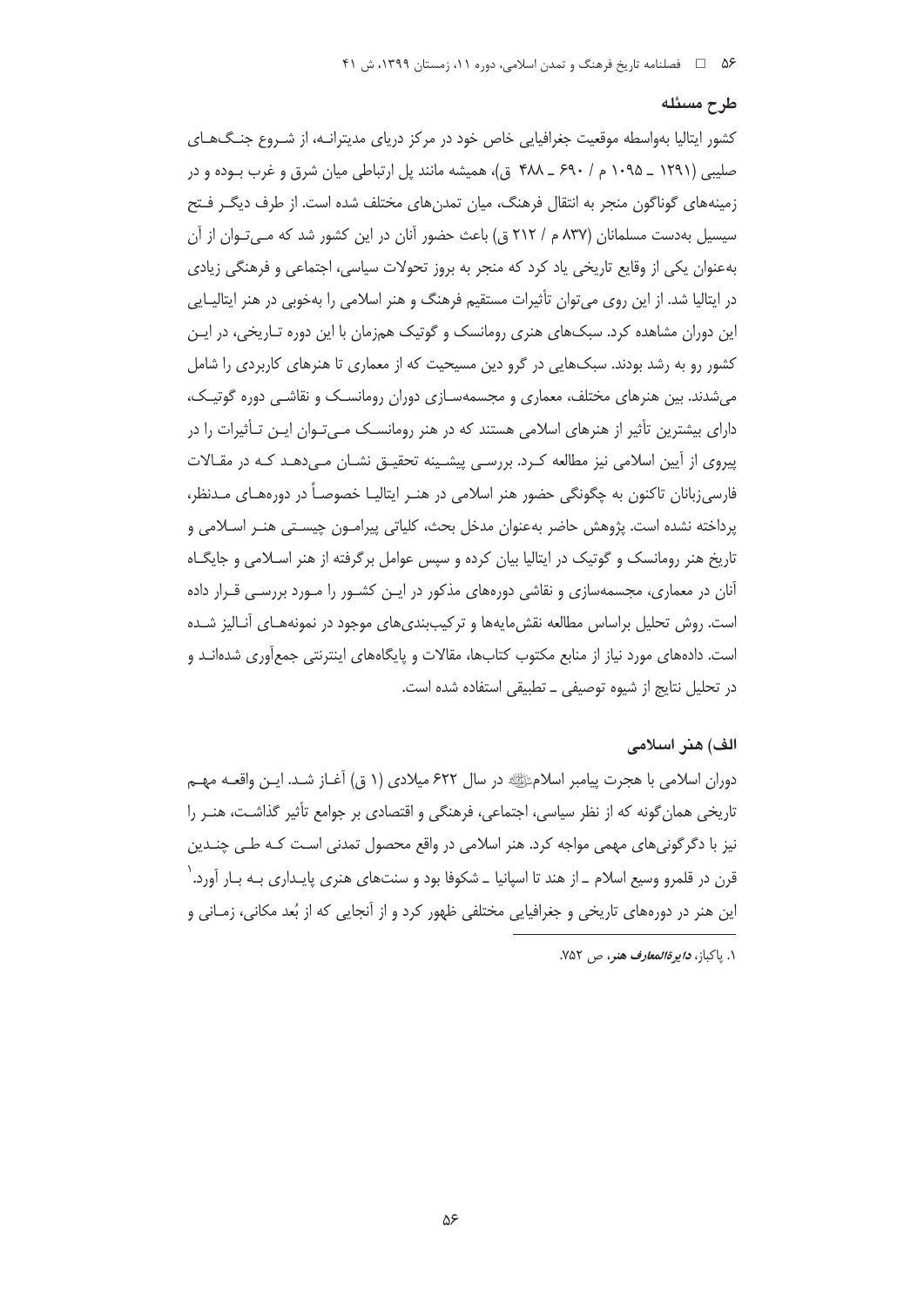زیبایی شناسی دارای همسانی زیادی است، به سختی می توان شیء یا اشیاء متعلق به هنر اسلامی را به مکان و زمان خاصی نسبت داد.

تاکنون محققین زیادی کوشیدهاند که برای هنر اسلامی تعریف دقیقی ارائه دهند. برخی معتقدنـد که هنر اسلامی بهمعنی هنری است که در سرزمینهای اسلامی آفریده شده است؛<sup>\</sup> برخی دیگـر بـر این باورند که هنر آفریده شده بهدست هنرمندان مسلمان، هنر اسلامی است.<sup>۲</sup> با نگاهی به آثار هنری بهجای مانده، می توان مشاهده کرد که هنر اسلامی میان شیوهها و بیانهای هنرمندانه محلی، و حال و هوای اسلام، نوعی همزیستی ویژه پدیـد آورده اسـت؛ همـان چیـزی کـه ژرژ مارسـه <sup>۳</sup> ـــ محقـق فرانسوی هنر اسلامی \_از آن با عنوان «شخصـیت هنـر اسـلامی» یـاد کـرده اسـت<sup>۴</sup> کـه در واقـع ویژگی های مشخص و معرفههای این هنر هستند. تمدن اسلامی دارای همزمـانی در حکومـتهـای زیادی است، به این معنی که در یک بازه تاریخی مشخص، حکومتهای مختلفی بر سر کار بودهانـد (نمودار ۱) که تمرکز همه آنها بر گسترش دین اسلام و گرایش مردم به این دین بوده است.  $^\circ$ 

|                         | -Yā بنی اومیدا دملق |            | عاسان: بغداد            | 49.                         | $\overline{\mathbf{u}}$           | فاشتون فاعره                   | 1197                    | tivit sublicidate that         | <b>IFS-</b>           | منفوكيان: فاهره       | 1279               | امراوری علمانی             |                                   |             |                |
|-------------------------|---------------------|------------|-------------------------|-----------------------------|-----------------------------------|--------------------------------|-------------------------|--------------------------------|-----------------------|-----------------------|--------------------|----------------------------|-----------------------------------|-------------|----------------|
|                         |                     | <b>Vaa</b> | 吓<br><b>INFORMATION</b> | $7-3$<br>بى اوسە: ترخە      |                                   | 1-71 July Jackson<br>$1 - 2.8$ | <b>TITY</b>             | 钾<br>1000                      | point is your         | <b>Wild Lawrence</b>  | <b>IT1- IT17</b>   |                            | نبرد کردادا و آغاز امیراطوری جدید |             |                |
| was the European<br>۶., | ٧.,                 |            | $A -$                   | $\ddotsc$                   | 1                                 |                                | 11                      | ITPS Group/web/main ITPS<br>11 | <b>Mark</b><br>11     | 11                    | 10                 | 19                         | IV                                | $1A -$      |                |
| خلافت رائيدين           | یی اوب              |            | عاسان: بغداد            |                             |                                   | $1 - VV$                       |                         | سلجوفيان                       | 17.7                  | التولى                |                    |                            |                                   |             | <b>COLLEGE</b> |
|                         | $\overline{F}$      |            |                         |                             |                                   |                                |                         |                                | $184 -$<br><b>UVA</b> |                       | 53-5               | اعترافوري تقتالي<br>مغوبان |                                   |             | 1577           |
|                         |                     |            | AYT                     | مانابان يغارا<br><b>UFF</b> | Beel.<br>11<br>ال ہوں<br>(شیرازی) | $1 - T A$                      | <b>IVET</b><br>سلحوفيان | <b>ITIA</b>                    | البرانوري بتول        | $+757$<br><b>IFYA</b> | جالة الموريان سرفد |                            | 1979                              | <b>IVST</b> | فاحار          |

نمودار ۱: گسترش تمدن اسلامی در کشورهای مختلف و همزمانی حکومتها. منبع: نگارنده

در این آیین، «محور مرکزی، احدیت و وحدانیت است، ولـی هـیچ تصـویری قـادر بـه بیـان آن نیست» ٔ یرهیز از خلق تصاویر و یا ساخت پیکرهای انسانی و جـانوری در اوایـل دوره اسـلامی نیـز بیشتر به این سبب بوده است؛<sup>۷</sup> به این معنی که تنها پروردگـار اسـت کـه مـی توانـد خـالق انســان و جاندارن باشد و هنرمند در این جایگاه نیست. در این راستا نقوش مشترک به کار گرفته شـده در هنـر

۰۱ برند، ه*نر اسلامی، ص ۱۰*.

2. Hoag, Islamic Architecture, p. 7.

3. Georges Marcais.

4. Hoag, Islamic Architecture, p. 21.

۵. این نمودار براساس جدول پیشنهادی جنیفرهریس در کتاب 5000 years of textiles (پنج هنر*ار سال تناریخ پارچـه*) طراحی شده است.

۶. بوکهارت، *هنر اسلامی: زبان و بیان*، ص ۱۳۱.

۷. رجوع شود به: قرآن کریم سوره حشر (۵۹) ۲۴؛ سوره تغابن (۶۴) ۳؛ سوره غافر (۴۰) ۶۴؛ سوره آلءمران (۳) ۶.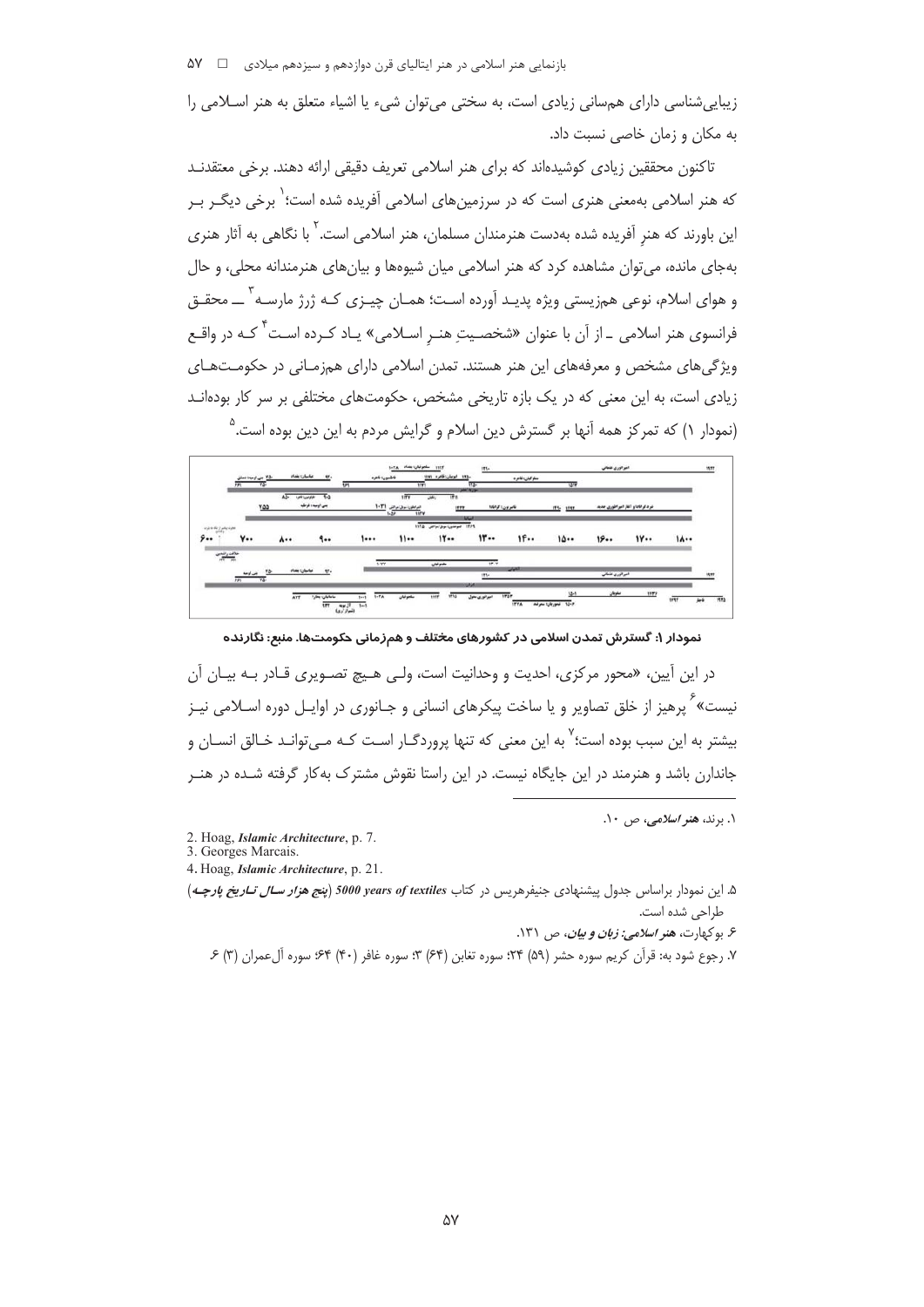اسلامی در سه گونه نقوش هندسی، گیاهی و استفاده از خط عربی نمایان می شوند کـه در ایــن بـین باید از خط عربی بهعنوان نماد اسلامگرایی و یکی از عوامل وحدت مسلمانان یاد کرد. بـا توجـه بـه نظریات مطرح شده توسط محققین و همچنین با نگاهی به آثار هنری این دوره می توان گفت کـه ایـن آثار چه در کاربرد (مذهبی یا غیرمذهبی) و چه در صورت، در راستای رسیدن به احدیت در حرکتانــد. از این و برای توصیف این هنر، باید به این نکته بسیار مهم توجه کنیم که هنر اسلامی دارای ویژگی هـای فرمی و زیباشناسی واحدی در سراسر جغرافیای اسلام است که علی رغـم حضـور در سـایر سـرزمین هـا (خارج از کشورهای اسلامی)، هنرمندان همچنان در آفـرینش آثـار بـه آنهـا وفـادار مانـدهانـد. آنهـا بـه الگوهایی که زمان و سنت برای هنر جایز می شمارد، وابسته ماندهاند و مانند یک نمونه اصیل در سراسـر جغرافیای اسلام، آنها را بدون تغییر ادامه دادهاند. عامل وحدتبخـش ایــن آثــار، مجموعــهای از نگــاههــا و شیومهای مواجهه با نفس آفرینش هنری است. ٰ اِستِل ولان ؑ \_ محقق اَسمانی هنر اسلامی \_ هنر اســلامی را به چهار دوره تقسیم کرده است: دوره اولیه (۱۰۵۰ \_ ۶۲۲ م)، دوره کلاسـیک (۱۰۵۰ \_ ۱۲۵۰ م)، دوره پسـت کلاسک (۱۵۰۰ \_ ۱۲۵۰ م) و دوره متأخر (۱۸۰۰ \_ ۱۵۰۰ م). <sup>۳</sup> اگر در یک عبارت بخیواهیم این هنیر را توصیف کنیم به این نتیجه می رسیم: تلاش برای ساختن زبانی واحد از صورتهای بصری مختلف کـه در دل زمان و با توجه رشد و تحول، شکل اولیه خود را حفظ کردهاند.

# ب) هنر رومانسک

سالهای میانی سده یازدهم میلادی، نقطه عطفی در تاریخ اروپاست. در این دوران، اروپـا بـهسـمت «مدرنیته» گام برداشت.' همزمان با این دوران، جنگهای صلیبی بین مسـیحیان و مسـلمانان آغـاز شد (۱۲۹۱ \_ ۱۰۹۵ م / ۶۹۰ \_ ۴۸۸ ق) که اگرچه ویرانی های زیادی داشتند، اما میتوان به عنوان نقطه تلاق<sub>،</sub> دنیای اسلام با غرب، از آنها یاد کرد.<sup>۵</sup> از جمله مهمترین نتایج مسـتقیم ایـن جنـگـهــا، بازگشایی راههای داد و ستد اروپا با مراکز بزرگ تجارت در خاور نزدیک بود. <sup>۶</sup> با توجه به اشیاء زیادی که از سرزمینهای اسلامی به ایتالیا وارد مے شـدند و امـروزه در مـوزههـا و کلیسـاها قـرار دارنـد و همچنین با بررسی مدارک مربوطه در اّرشیوهای مختلف این کشور، می توان بهخوبی به ایـن نتیجـه

۰۱. گرابر، *شکل گیری هنر اسلامی، ص* ۲۷۲.

5. Gabrielli, Storici arabi delle crociate, p. 100.

ع گاردنه، هنو در گ*انو زمان، ج*ل ۲۹۱.

<sup>2.</sup> Estelle Whelan.

<sup>3.</sup> Atile, Arte Islamica e Mecenatismo Tesori del Kuwait, p. 105.

<sup>4.</sup> De Vecchi, Cerchiari, Arte Nel Tempo, Vol. II, p. 383.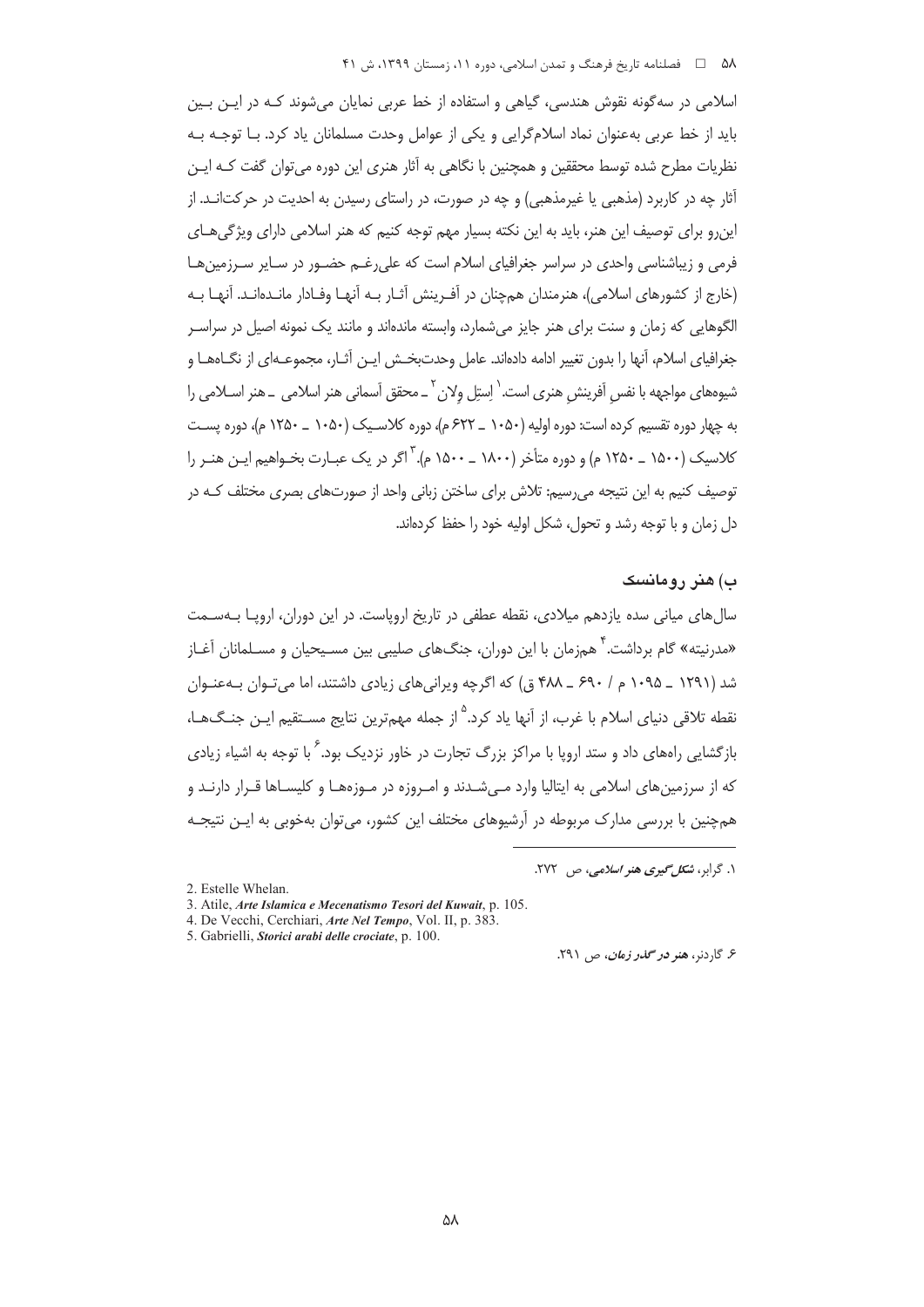رسید که در این دوره، اقتصاد بسیار شکوفایی وجود داشته است. ٰ موقعیت جغرافیـایی خـاص کشـور ایتالیا در مرکز دریای مدیترانه، این کشور را به یک نقطه استراتژیک برای تبـادلات تجـاری تبـدیل کرد و به حضور ملیتهای مختلف در این کشور کمک شایانی نمود. به گونهای که صحبت از فرهنـگ و هنر موجود در این بازه زمانی در کشور ایتالیا، بدون در نظر گرفتن ارتباطات موجود با سایر ملیتها، میسر نیست. در این چارچوب، هنری ظاهر شد که هنر رومانسک (= رومیوار) نامیده مـی شـود. ایـن هنر مطمئن و متکی به خود است، از اصول و قواعدی پیروی می کند کـه بـهواسـطه آنهـا در میـان راههای گوناگون دچار تردید نمی شود و حتی در بحبوحه دگرگـونی هـای خـویش، بـا اطمینـان گـام برمی دارد. <sup>۲</sup> با وجود آنکه نمی توان تاریخ دقیقی برای شروع و پایان این سبک در نظر گرفت، امـا بـه عقيده مورخين، رومانسک در ايتاليا در اواسط قرن يازدهم ميلادي بهوجود آمد و بـا شـروع معمـاري گوتیک (۱۱۴۴ م) از بین رفت. در نمودار شماره ۲ این دوره تـاریخی در کشــور ایتالیـا و مهــمتـرین سلسلههای دنیای اسلام باهم تطبیق داده شدهاند.



نمودار ۲: تطبیق تاریخی ایتالیا و کشورهای اسلامی در قرن یازدهم و دوازدهم میلادی. منبع: نگارنده

دوره هنری رومانسک ایتالیا همزمان با خلافت عباسیان و حکومتهای ذیل آنها یعنی آل بویـه و سلجوقیان است. همچنین در اسپانیای اسلامی، المرابطون و الموحدون مشغول حکومت بودند.<sup>۲</sup> ایتالیـا در آن زمان با این حکومتها روابط تجاری، سیاسی و اقتصادی داشته و وقوع جنگهای صلیبی نیز دلیلی بـر تقابل این دو فرهنگ بوده است. ٔ اما یکی از مهمترین دلایل تأثیرپذیری هنر رومانسـک از هنـر اسـلامی، حضور مسـلمانان در جزیـره سیسـیل در ایـن بـازه زمـانی اسـت. ایـن جزیـره در سـال ۸۳۷ م / ۲۱۲ ق

1. Dini, Aspetti della Vita Economica Medievale, p. 357.

۲. گاردنو، هنو *دو گلدو زمان، ص ۲۹۲.* 

3. Harris, 5000 years of Textiles, p. 71.

4. Nicolle, Le cruciate, p. 15.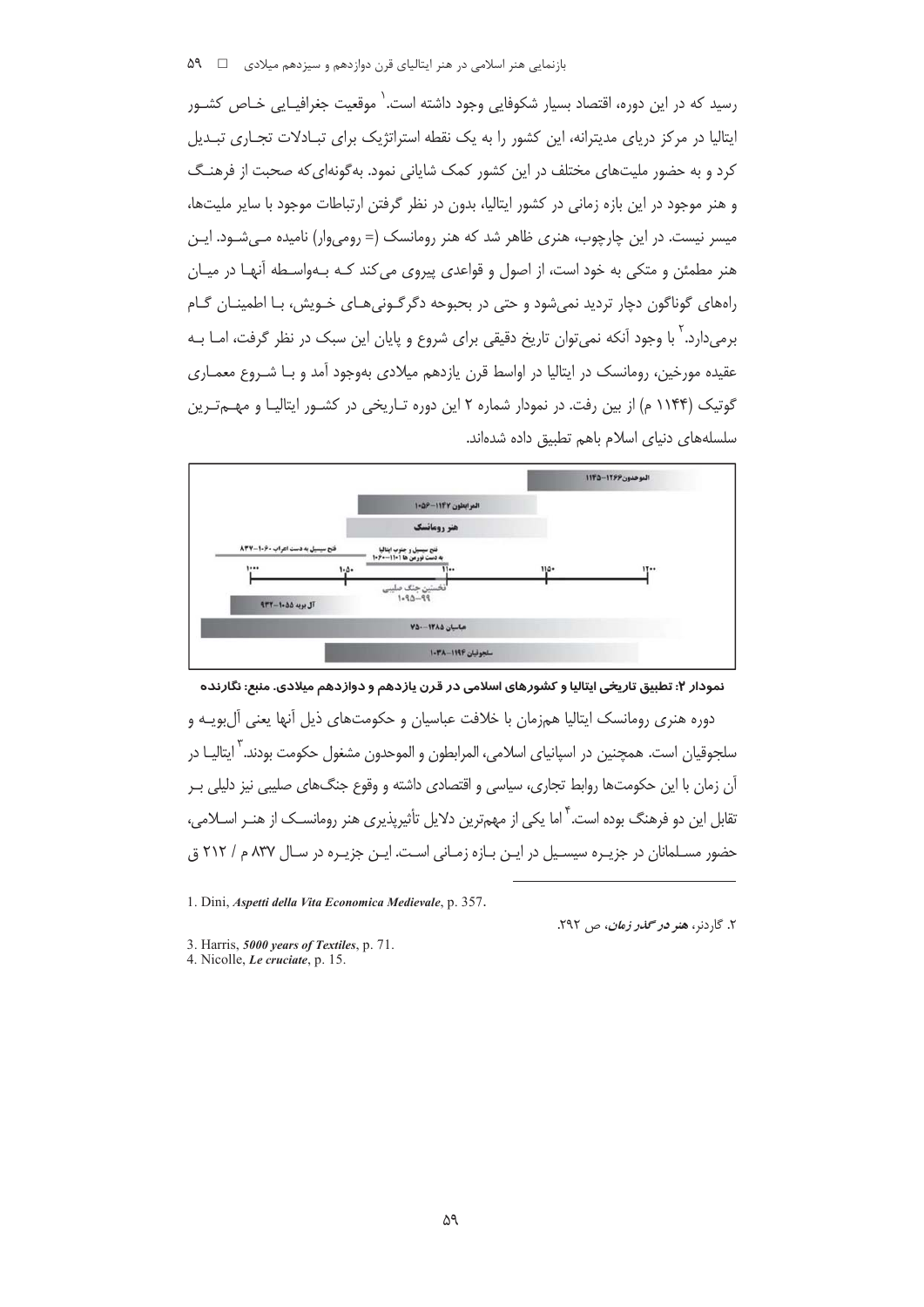## ۶۰ = هلسلنامه تاریخ فرهنگ و تمدن اسلامی، دوره ۱۱، زمستان ۱۳۹۹، ش ۴۱

توسط اغلبیان (۹۰۹ ــ ۸۰۰ م) فتح گردید $^{\prime}$  و از آن پس به مرکز آمدوشد مسلمانان تبـدیل شـد. ایـن تأثیرات به دو صورت وارد هنر رومانسک شدند: ۱. اشیاء که وارد کشور ایتالیا شدند و امـروزه نیـز در موزههای این کشور موجودند، ۲. استفاده از گونههای مختلف هنر اسلامی بهعنوان منبع الهیام پ)ی هنرمندان ایتالیایی که تأثیرات آنها در هنر این کشور قابل مشاهده است.

# ۱. معماری رومانسک

از معماری رومانسک بهعنوان اولین معماری حقیقی متعلق به قرون وسطی یاد میشود که علی رغـم تنوع، بهسادگی قابل شناخت است. طاق های نیمهمدور و دیوارهای سنگین و تناور، مشخصـه اصـلی این بناها بودند<sup>۲</sup> که می *ت*وان از آنها بهعنوان نقاط مشترک با معماری صدر اسـلام یـاد کـرد. در ایـن دوران تکتک ملتهای مسیحی، در ساخت کلیساهای زیباتر و باشکوهتر با یکدیگر رقابت می کردند. <sup>۱</sup> یکی از مهمترین بناهای بهجای مانده از ایـن دوران در کشـور ایتالیـا، باسـیلیکای سـنت آمبروسیانا<sup>۳</sup> در میلان است (تصویر ۱) که به عقیده بسیاری از محققین، سبک معماری رومانســک در ایتالیا با ساخت آن بهوجود آمده است. ساخت این کلیسا که یکی از قدیمیترین کلیساهای موجود در شهر میلان است، در قرن چهارم میلادی آغاز شد و امروزه نیز بخشهایی از ساختمان اصلی در دسترس است. اما در قرن یازدهم میلادی و طبق قوانین معماری رومانسک، به شکل کنـونی درآمـد که میتوان گفت از معماری اسلامی الهام گرفتـه اسـت.<sup>۵</sup> بــرای درک بهتــر شـباهتهــای معمــاری رومانسک و معماری اسلامی، می توان این باسیلیکا را با مسجد جامع دمشق (تصویر ۲) مقایسه کرد.



تصویر ۱: باسیلیکای سنت آمبروسیانا و پلان مربوطه، میلان، ۱۰۹۹ ـ ۳۷۹م. ((De Vecchi, Cerchiari, Arte nel Tempo, p. 118;

۱. طالب یور، «یارچهبافی سیسیل در دوره اسلامی»، *نشریه هنرهای زیبا ـ هنرهای تجسمی، ص ۷*۵. ۲ گاردنو، هنو در محم*در زمان، ص ۲۹۲.* 

- 3. Holt, *History Sources of Art History*, p. 3.
- 4. Basilica Sant'Ambrogio.
- 5. De Vecchi, Cerchiari, *Arte Nel Tempo*, Vol. II, p. 385.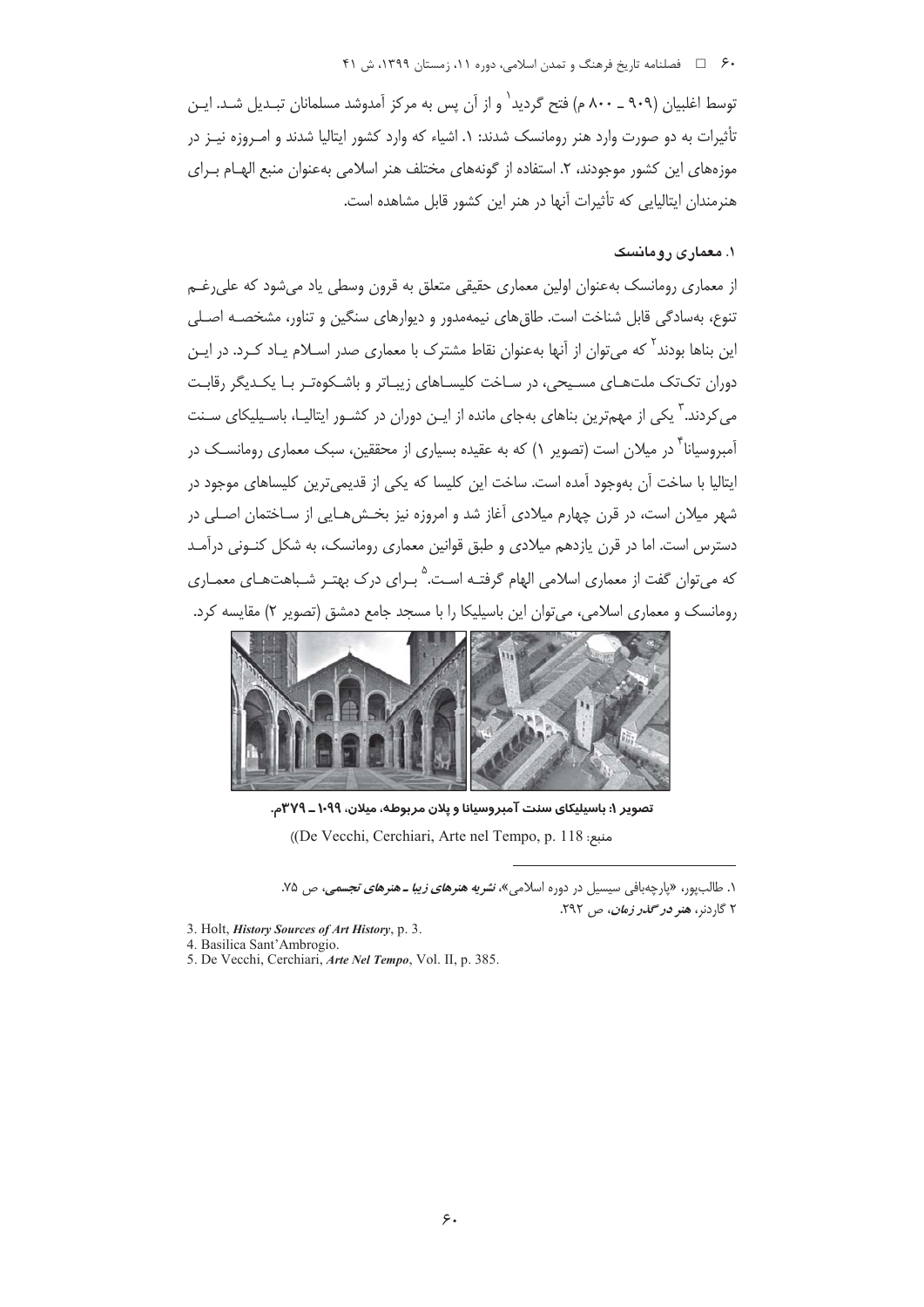$\mathcal{F}$ بازنمایی هنر اسلامی در هنر ایتالیای قرن دوازدهم و سیزدهم میلادی  $\Box$   $\mathcal{F}$ 



تصوير ٢: مسجد جامع دمشق و پلان مربوطه، ٧١٥ ـ ٢٠٥ م. (Hoag, Islamic Architecture, p. 22):منبع:

ساخت مسجد جامع دمشق در سال ٨٣ ق / ٢٠٥ م به وسيله خليفه وليد آغاز و در سـال ٩٣ ق / ٧١٥ م به اتمام رسید` و با مقایسه آن با سایر بناها، می توان دید که تأثیرات آن تا مـدتهـا بـر هنـر و معمـاری غرب ماندگار بوده است. در باسیلیکای امبروسیانا مانند مسجد جامع دمشق از آجر برای نمـای بنــا اسـتفاده شده و نحوه آجرچینی در سقفهای هر دو بنا یکسان است. برج نـاقوس بـهشـکل چهـار ضـلعی و بسـیار تنومند ساخته شده است. در شبستان ها طاق آهنگ، ستون های سفید و سرستون های یونـانی بـه کـار بـرده شده است. در هردوی این بناها گنبد روی پایه هشت ضلعی قرار گرفته است. همچنین ورودی ایـن کلیسـا دارای سه قوس می باشد که کاملاً منطبق با ورودی مسجد جامع دمشق است.

واقعه تاریخی مهم دیگری که در این برهه زمانی در کشور ایتالیـا حـائز اهمیـت اسـت، تصـرف سیسیل بهدست نورمنهاست که در سال ۱۰۱۶ میلادی آغاز شد.<sup>۲</sup> نورمنها بعد از تصرف این جزیره، سنتهای هنری بهجای مانده از اسلام را ادامه دادند و باعث بهوجود آمدن تلفیقی از ایـن دو سـبک هنری شدند. تأثیر سبک هنر اسلامی، بیش از هر چیز در معماری برخبی بناهـا کـه در آن زمـان در جنوب ايتاليا ساخته شدهاند، ديده مي شود. رنگ@ا و نقش مايههايي كه معمـولاً در نمـاي كليسـاها و برجهای ناقوس آنها به کار برده می شدند، سبک جدیدی بود که بهواسطه آشنایی با هنر اسـلامی وارد کشور ایتالیا شد که توسط بسیاری از هنرمندان و صنعتگران این کشور مورد استفاده قرار گرفت.

فرهنگ متفاوت نورمنها در سیسیل با ساختمانهایی کـه تـا بـه امـروز تقریبـاً دسـت نخـورده ماندهاند، سبک معماری متفاوتی را به ما منتقل می کند که در هیچ کدام بخش هـای جغرافیـای ایتالیـا قابل مشاهده نیستند. بهعنوان مثال، بسیاری از ساختمانهای نورمن هـا تنومنـد سـاخته شـدهانـد و شبستان اصلی کلیساها در جهت عمودی توسعه یافتهاند. در اکثر ایـن بناهــا بـرج نــاقوس شـبیه بــه

۰۱. تالبوت رايس، هنر *اسلامي، ص* ۷.

٢. همان، ص ٩٢.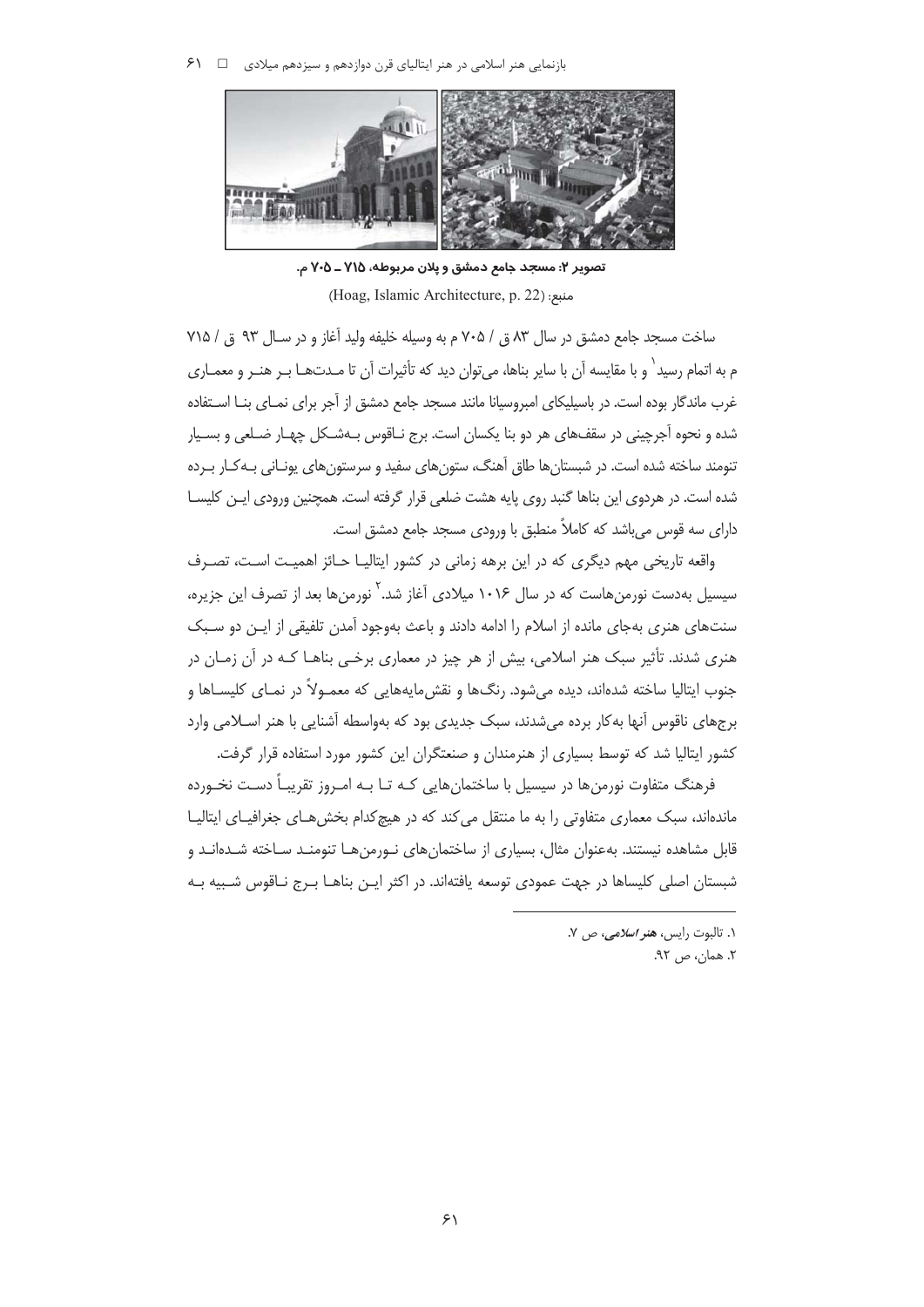۶۲ = فصلنامه تاریخ فرهنگ و تمدن اسلامی، دوره ۱۱، زمستان ۱۳۹۹، ش ۴۱

منارههای مساجد اسلامی است. در جدول شماره ۱ کاربرد شیوههای ساختوساز هنـر اسـلامی در دو بنای مهم رومانسک جنوب ایتالیا و نکات اشتراک آنها با مساجد مهم بهجای مانده از تمدن اسلامی، مورد بررسی قرار گرفته است. نکته مهم دراینباره، تأثیرگذاری معمـاری اسـلامی در هـر دو گـروه بناهای مذهبی و غیرمذهبی ایتالیایی است. در اصل در معماری رومانسک فقط نقـوش اسـلامی وارد نمی شود، بلکه آیین سادگی بناها ــ مانند مساجد این دوران در دنیای اسلامی ــ وارد این هنر می شود.



جدول ۱: مقایسه معماری مساجد اسلامی با بناهای مذهبی و غیرمذهبی ایتالیا. منبع: نگارنده

1. Cefalu.

2. Zisa.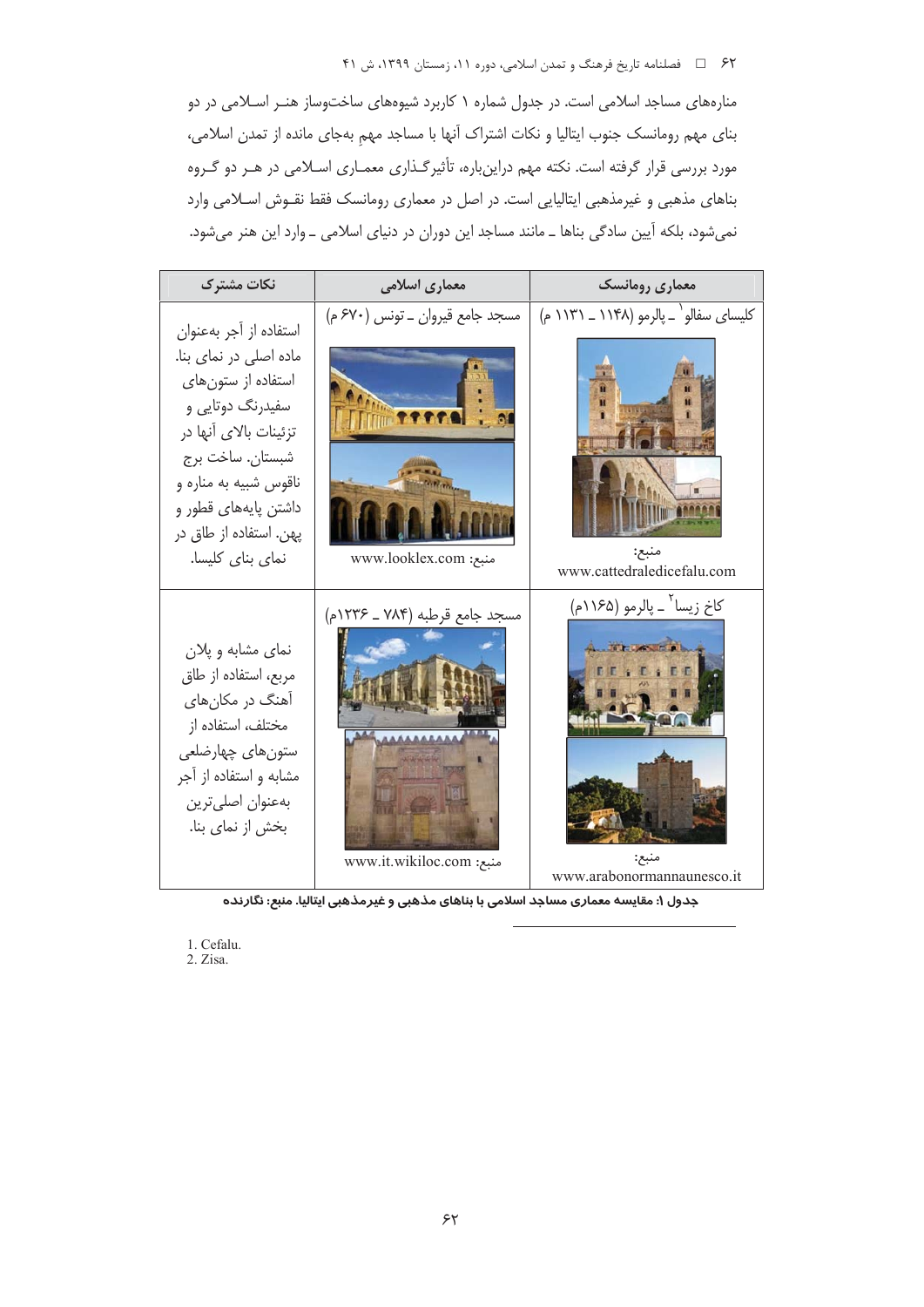۲. مجسمهسازی رومانسک

نخستین رابطه مشخص بین پیکرتراشی و معماری، در سبک رومانسک ظاهر می شود. پیکرتراشی که صدها سال به ساخت اشیاء ریز هنری محدود بود، بار دیگر در کلیسای رومانسک نـوین و در اواسـط سده یازدهم میلادی رونق می گیرد. ٰ احیای اسلوب گذشـته، بـهعنـوان مهـمتـرین دسـتاورد سـبک رومانسک، باعث شد تا همزمـان بـا رواج تـدريجي بناهـاي سـنگي، انگيـزه تـزئين بخـش@ـايي از ساختمان ها با کنده کاری بهوجود بیاید. به عبارت دیگر آنچه که از مجسمهسازی رومانسک می دانـیم، یا برای تزئین کلیساها به کار گرفته شدهاند و در این کلیساها ثابت هستند (مانند کندهکاری طاق هـا و سردرها)، یا مجسمهها و اشیائی هستند که برای تزئین کلیسا بهکار بـرده شـدهانـد (ماننـد محـراب). هنرمندان این دوران ارتباط خاصی بین طراحی تزئینی و رابطهاش با معماری پیدا کردنـد. آنچــه کــه درباره حضور هنر و آیین اسلامی در مجسمهسازی ایـن دوران اهمیـت فراوانـی دارد، ایجـاد سـبکی مستقل است که میتوان آن را سبک اسلامی \_ رومانسک مجسمهسازی نامید. به این معنا کـه اگـر معماران رومانسک از مساجد و معماری اسلامی تقلید کردند و آن را در بناهـای خـود بـهکـار بردنـد، مجسمهسازان رومانسک نیز از هنر اسلامی بهعنوان منبع الهامی برای خلق آثارشان ـ بهخصوص در تزئینات عمارتھا ۔استفادہ کردند. اولگ گرابر این نقوش را در معماری اسلامی بررسی کردہ است و این گونه میگوید: «در تزئینات معماری، بیشتر نقش ها، معنایی مستقل از معنای خود بنا ندارند. البتـه همیشه ویژگی های سبکی ویژهای در کار است. بدین معنی که در نقش مایههای یک دوره زمانی بـا يک قلمرو جغرافيايي، ويژگي هاي مشتر کي هست. اما چنين مي نمايد که اين نقش ها و نقش مايههـا، محتوای فکری و فرهنگی ویژهای ندارد و کارکرد اصلی آنها صرفاً آرایش و افزودن بر چشمنوازی اثر است».<sup>۲</sup> این نقوش در کلیساهای غربی نیز همین کاربرد را داشتهاند، اما در دوره رومانسک، می *ت*ـوان شباهت زیادی را بین آنها و نقوش اسلامی مشاهده کرد. این نقوش تزئینی، همگی نقـوش اسـلیمی هستند که در اروپا با نام Arabesque شناخته می شوند. آرابسک شیوهای از تزئین با شکل های دقیق هندسی و گیاهی ساده شده (استرلیزه و قراردادی) و دور از طبیعت (انتزاعی) با پیچوخمهای متقـاطع، موزون و مکرر است. ؓ اَلیوس ریگل ؓ در سال ۱۸۹۳ میلادی تفسیر تاریخی خاصی از این نقوش ارائه

۳. نیکجو و صارمی، «آرابسک یا نقوش اسلیمی در معماری اسلامی»، *اولی ن کنف رانس سـالانه بـی: المللــی عمـران،* معماري و شهرسازي، ص ١.

4. Alios Riegl.

۱. گاردنر، هنو *دو گذو زمان*، ص ۳۰۲.

۲. گرابر، *شکل گیری هنر اسلامی، ص ۲۴۵.*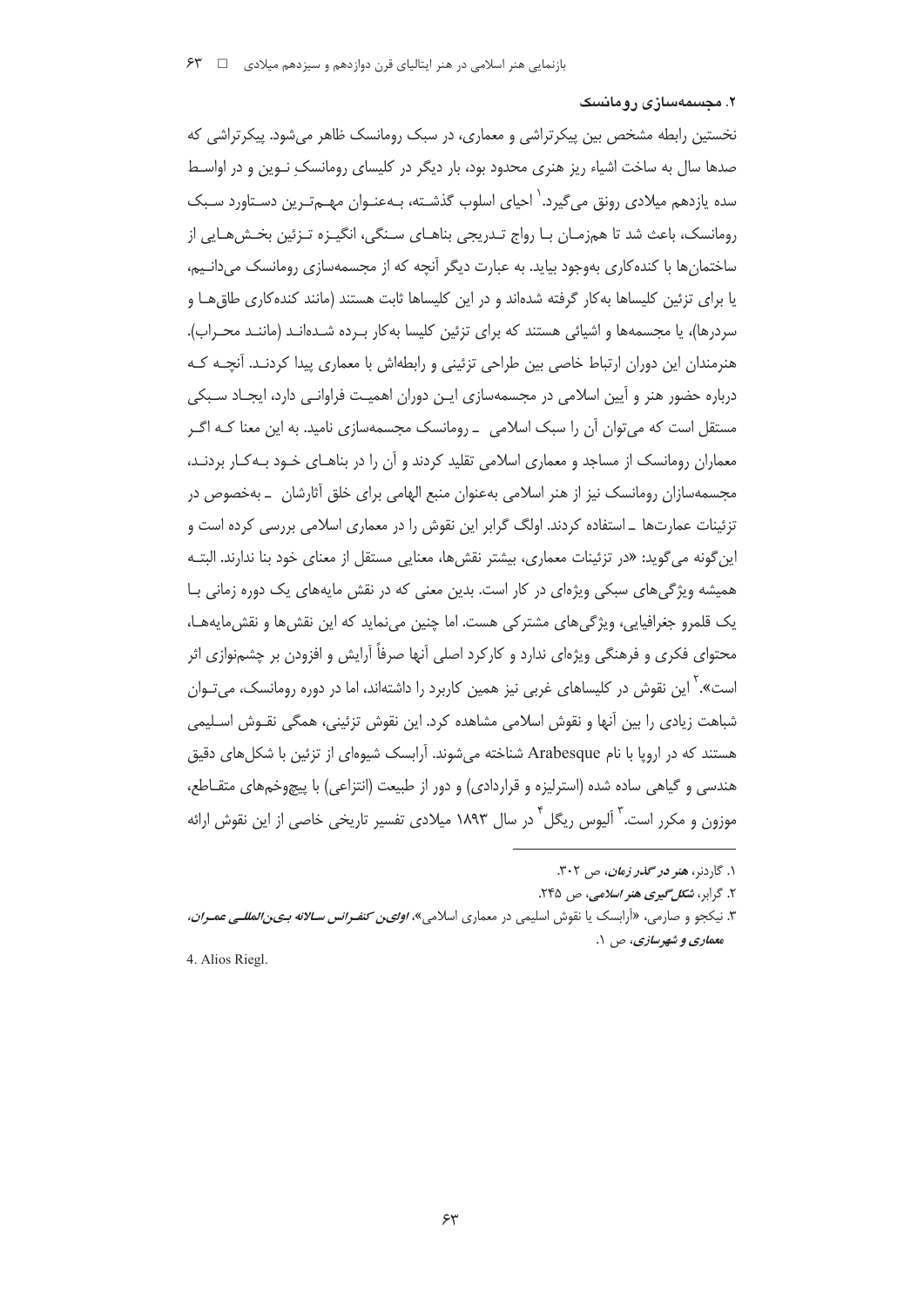۶۴ = حاضلنامه تاریخ فرهنگ و تمدن اسلامی، دوره ۱۱، زمستان ۱۳۹۹، ش ۴۱

داده است که براساس آن، این اصطلاح باید به توسعه یکپارچه یک زینت گیاهی غیرطبیعی، مرکب از جوانهها یا برگ&ای شکافدار و ساقههای گیاه محدود شود. ساقهها می تواننـد در حـال چـرخش، مارپیچ یا درهم تنیده باشند و برگ@ای آن صاف یا خمیده و متقارن باشند (یا نباشد)، اما همیشــه بــه وضوح به يک ساقه مولد وصل ميشوند. ٰ برخـي محققـين معتقدنـد کـه ايـن نقـوش (خصوصـاً در به کارگیری برگ@ا) ریشه در هنر روم باستان داشتهاند، اما آنچه که امروزه از آنها می شناسیم، حاصل دیدگاهی است که مناطق شرق اسلامی به آن بخشیده است. ٔ بنابراین باید این گونه برداشت کرد که هنر اسلامی، یکی از انواع هنرهای کاربردی دنیای باستان را به یکی از مهمترین مضـامین هنـری تبدیل کرده است و ازآنجایی که هنر اسلامی دارای همسانی زیادی در جغرافیای گسترده بوده است، این تزئینات و تأثیر آنها در سایر کشورها بهخوبی قابل شناسایی هستند. (تصاویر ۳ و ۴)



تصویر ۳: استفاده از آرابسک در الواح چوبی مسجد الاقصی، قرن هشتم میلادی. (منبع: گرابر، ١٣٩٥: ٣٣٨)



تصویر ٤: استفاده از آرابسک در درب کلیسای جامع ورونا، نیمه اول قرن دوازدهم میلادی. (De Vecchi, Cerchiari, Arte nel Tempo, p. 210)

اولگ گرایر این نقوش را به سه دسته تقسیم کرده است: دسته نخست، نقوش گیاهی کـه ریشـه در هنر یونان و روم باستان، بیزانس و ایران ساسانی دارند؛ دسته دوم، نقوش هندسی؛ و نهایتاً دسـته سوم که نقش مایههای متفرقه هستند. <sup>۳</sup> گروه دوم و سوم در سراسر جغرافیای تمدن اسـلام*ی* بـهکـار برده شدهاند و نمی توان منبع خاصی برای آنها در نظر گرفت اما با نگــاهی بـه تــاریخ هنــر اســلامی می توان به این مهم یی برد که استفاده از این نقوش از قرن نهم میلادی به بعد بسـیار رواج یافتـه و بے شک ابداع مسلمانان بودہ است. در جدول شمارہ ۲ مهمترین نقوش تزئینی به کار رفته در معمـاری رومانسک ایتالیایی در قن دوازدهم که جاوی نشانههایی از هنر اسلامی هستند، بررسی شدهاند.

۳. گرابر، *شکل گیری هنر اسلامی*، ص ۲۵۴ ـ ۲۵۲.

<sup>1.</sup> Riegl, Stilfrage, p. 98.

<sup>2.</sup> Ware, Stafford, An Illustrated Dictionary of Ornament, p. 100.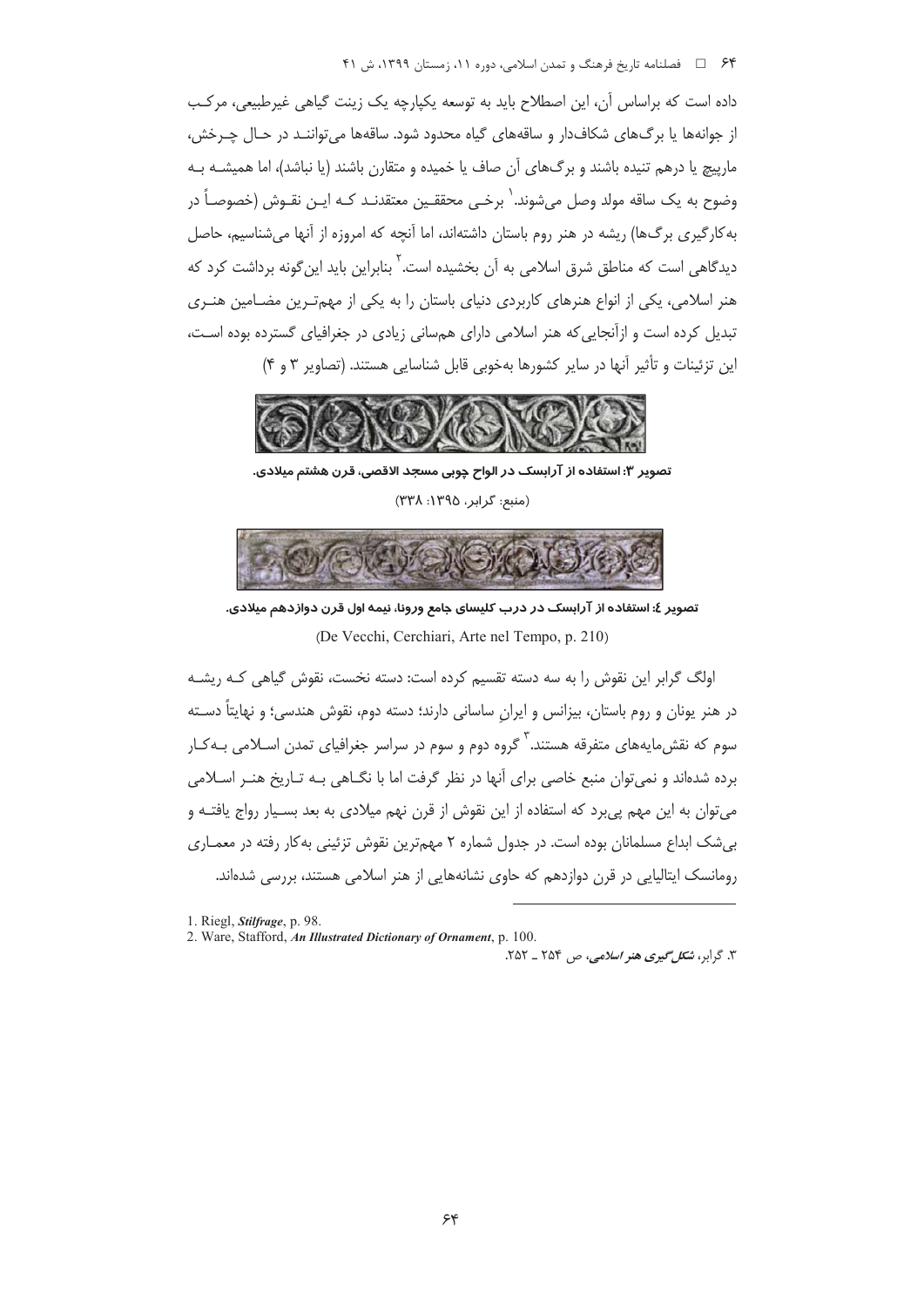| توضيحات                                                                                                 | تصوير                                                 | مكان                                                                       | هنرمند             | موضوع  <br>تكنيك                                     | تاريخ                         |           |
|---------------------------------------------------------------------------------------------------------|-------------------------------------------------------|----------------------------------------------------------------------------|--------------------|------------------------------------------------------|-------------------------------|-----------|
| استفاده از آرابسک گیاهی<br>و نقش مایههای تزئینی در<br>حاشيهها وبين قابها.                               | De Vecchi, Cerchiari, منبع:<br>Arte nel Tempo, p. 210 | ورونا،<br>كليساى<br>جامع                                                   | مائسترو<br>نيكولو` | داستان انجيل<br>عهد قديم ــ<br>نقش برجسته<br>روي سنگ | نيمه<br>اول<br>قرن<br>دوازدهم | $\lambda$ |
| استفاده از گرههای تزئینی<br>و أرابسك گياهي روي<br>طاق.                                                  | Ibid, p. 225 منبع:                                    | مودنا،<br>كليساى<br>جامع<br>(درب<br>سمت<br>راست و<br>درب<br>ورودي<br>اصلى) | لانفران<br>کو ً    | داستان زندگی<br>مسيح، نقش<br>برجسته روى<br>سنگ       | نيمه<br>اول<br>قرن<br>دوازدهم | ۲         |
| استفاده از گرههای<br>تزئینی، آرابسک گیاهی و<br>هندسی. هنر اسلامی دور<br>طاق در بالای درب<br>ورودي اصلي. | www.pinterest.it منبع:                                | پياچنزا ّ<br>كليساى<br>جامع                                                | مائسترو<br>نيكولو  | حواريون<br>نقش برجسته<br>روي سنگ                     | $-1157$<br>۱۱۳۵               | ٣         |

بازنمایی هنر اسلامی در هنر ایتالیای قرن دوازدهم و سیزدهم میلادی □ ۶۵

1. Maesrto Niccolo.<br>2. Lanferanco.

3. Piacenza.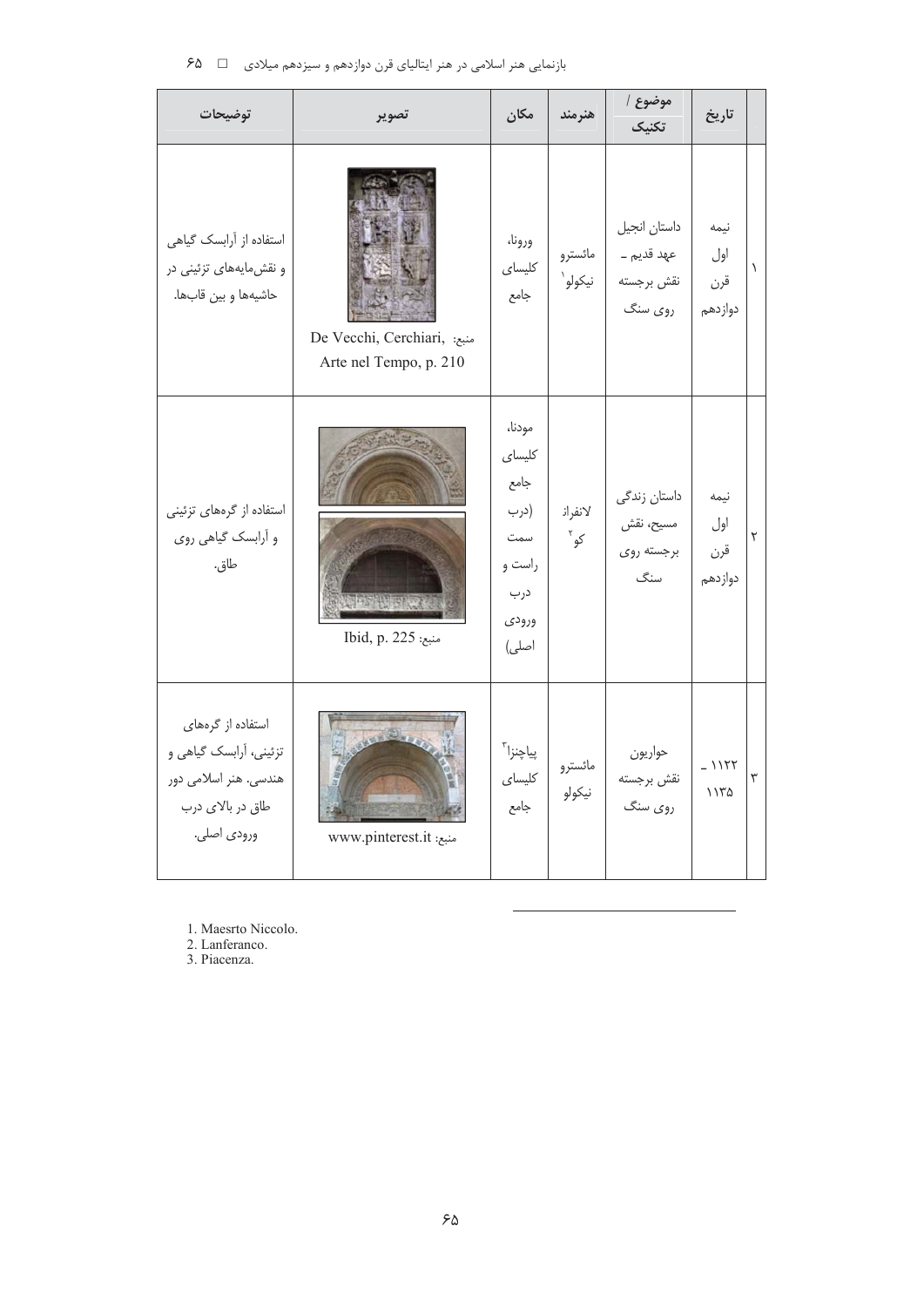| ۶۶ = ل فصلنامه تاريخ فرهنگ و تمدن اسلامي، دوره ١١، زمستان ١٣٩٩، ش ۴۱ |  |  |  |  |  |  |  |
|----------------------------------------------------------------------|--|--|--|--|--|--|--|
|----------------------------------------------------------------------|--|--|--|--|--|--|--|

| توضيحات                                                                                                                                                  | تصوير                                                    | مكان                       | هنرمند            | موضوع  <br>تكنيك                                             | تاريخ         |   |
|----------------------------------------------------------------------------------------------------------------------------------------------------------|----------------------------------------------------------|----------------------------|-------------------|--------------------------------------------------------------|---------------|---|
| استفاده از آرابسک گیاهی<br>در بالاترين نقطه نقش<br>برجسته. نمایش طاق های<br>رومی به سبک شبستان<br>در قسمت پایین.                                         | منبع:<br>collezioni.genusbononiae. it                    | فررارا،<br>كليساى<br>جامع  | مائسترو<br>نيكولو | قديس نيكولو<br>در جنگ با<br>اژدها _ نقش<br>برجسته روى<br>سنگ | ۱۱۳۵          | ۴ |
| استفاده از أرابسك گياهي<br>و هندسي در طاق و<br>همچنین درب فلزی.<br>استفاده از همین نقوش<br>در کنارههای آن روی<br>سنگ و نقش شمسه و<br>ستاره در بالای درب. | منبح:<br>De Vecchi, Cerchiari, Arte<br>nel Tempo, p. 154 | مونرئال،<br>كليساي<br>جامع | بوانو<br>پيزانو`  | داستان انجيل<br>عهد قديم ــ<br>درب برنزى                     | $-110A$<br>۸۶ | ۵ |

جدول۲: حضور نقوش اسلامی در تزئینات معماری رومانسک در کلیساهای ایتالیا. منبع: نگارنده

با بررسی جدول فوق میتوان به تأثیر نقوش اسلامی بر معماری این دوران در ایتالیـا بـه خـوبی پی برد. بناهای فوق \_ چه در معماری و چه در مجسمهسازی \_ هیچ کدام بهدست هنرمندان مسـلمان ساخته نشدهاند و از نظـر جغرافیـایی در حـوزه کشـورهای اسـلامی قـرار ندارنـد، امـا همگـی دارای معرفههای هنر اسلامی اند.

### ج) هنر گوتيک

واژه گوتیک برای اولینبار در اواسط قرن شانزدهم میلادی، توسط جورجو وازاری<sup>۲</sup> بهکـار بـرده شـد. برای او هنری که از ریشههای کلاسیک دور باشد، هنر گوت (قبیلهای در شـمال آلمـان) و بربـر بـه حساب میآمد. این دیدگاه تا نیمه دوم قرن هجـدهم مـیلادی وجـود داشـت و پـس از آن مورخـان آلمانی و انگلیسی، این واژه را برای سبک هنری موجود در اواسط سـده دوازدهــم مـیلادی تـا سـده

1. Buonanno Pisano. 2. Giorgio Vasari.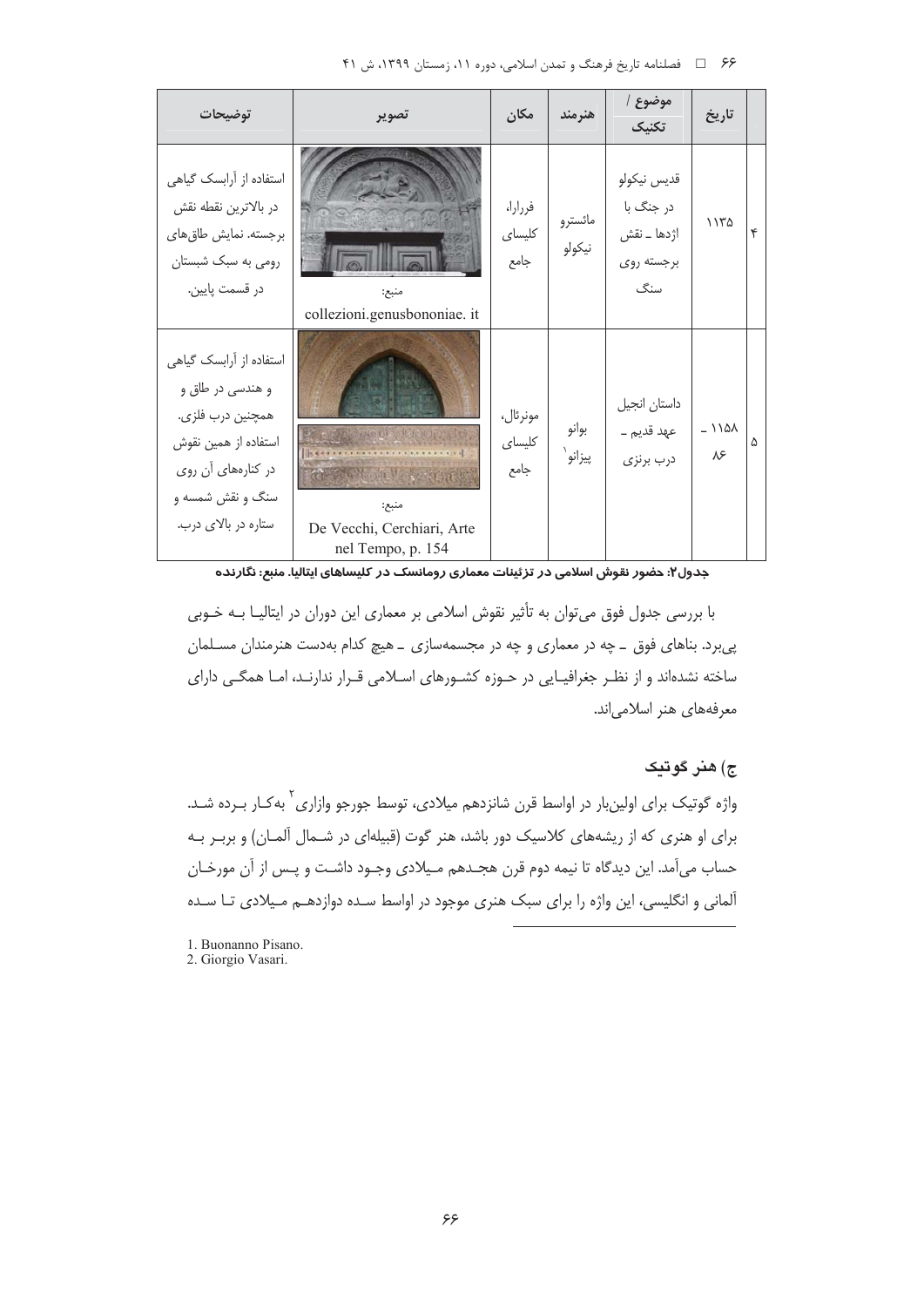شانزدهم میلادی در نظر گرفتند.<sup>\</sup> این سبک هنری با ساخت دیر «سنت دنی»<sup>۲</sup> در ایل دوفرانس، <sup>۳</sup> در شمال پاریس در سال ۱۱۴۴ میلادی متولد شد و به تمام اروپا منتقل شد. گوتیک، ماننـد رومانسـک، سبکی پیرو مذهب مسیحیت بـود کـه شـامل تمـامی هنرهـای آن دوران مـی شـد: از معمـاری تـا .<br>مجسمهسازی و از نقاشی تا هنرهای کاربردی. در یک دید کلی سبک گوتیک به معنی دور شـدن از سنتهاست و اگر رومانسک به احیای سنتها پایدار بود، گوتیک بهدنبـال از بـین بـردن آنهـا بـود. ٔ بلندی کلیساها، طاق های جناغی، شیشههای منقوش و تزئینات بسیار زیاد، از ویژگی های کلیسـاهای این دوران به حساب می آیند. (تصویر ۳)



تصویر ۳: نمای بیرونی و داخلی کلیسای سنت دنی، ١١٤٤ م، پاریس. منبع: نگارنده

از آنجایی که معماری این دوران دریی بازسازی سنتها بود، نشانهای از حضور هنر اسلامی در آن دیده نمی شود. در عوض در نقاشی گوتیک نشانههای زیادی از این هنر وجـود دارد. نقاشـی گوتیـک دیرتر از معماری آن و از استان توسکانی<sup>۵</sup> کشور ایتالیا آغاز شد. (نمودار ۳)



نمودار ۳: تطبیق تاریخی ایتالیا و کشورهای اسلامی در قرن دوازدهم و سیزدهم میلادی. منبع: نگارنده

1. Dorfles, Dalla Costa, Ragazzi, Tesori dell'Arte, p. 138.

2. Saint - Denis.

 $3.$  Ile – de - France.

4. Longhi, Breve Ma Veidica Storia Della Pittura Italiana, p. 51.

۵. استانی با مرکزیت شهر فلورانس در شمال شرقی ایتالیا.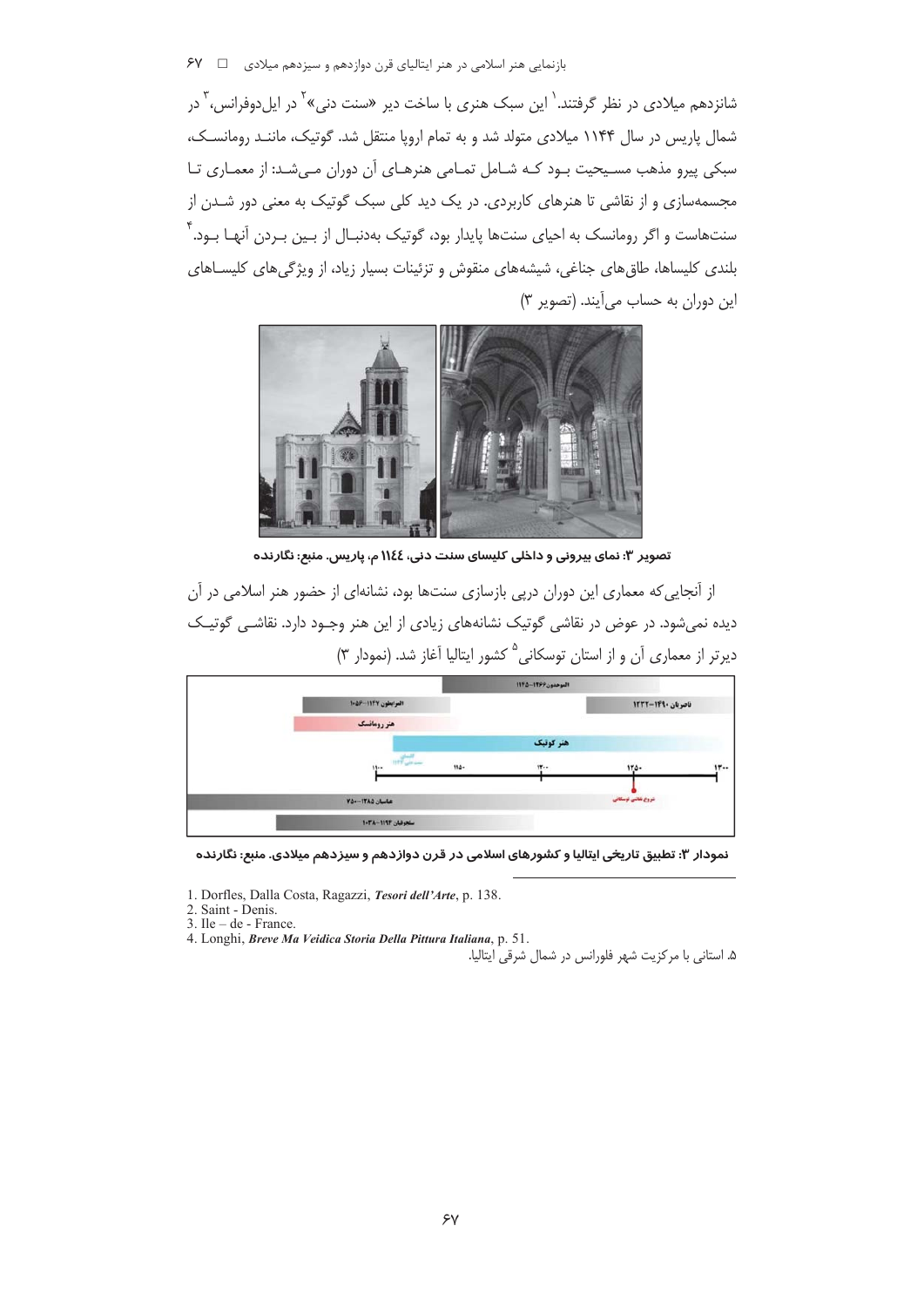نقاشی توسکانی موجود در این دوران را باید بهعنوان تلفیقی از سنتهـای بیـزانس دانسـت و بـا نگاهی ناتورئالیسم به موضوعات نقاشی بدان نگاه کرد. در این دوره، نقاشان بهدنبال آن بودند که بـه حقیقت انسان گرایی و بعد مادی آن توجه بیشتری داشته باشند.` با وجود آنکه در این دوران موضـوعات نقاشی همگی مذهبی بودند (با تمرکز بر موضوعاتی مانند به صلیب کشیدهشدن مسـیح و مائسـتا) <sup>۲</sup> امــا می توان مشاهده کرد که هنرمندان به تنظیمات نقاشی ها مخصوصاً در بازنمایی پیکر انسان براسـاس دنیای واقعی توجه داشتهاند. آنچه که درباره نقاشی این دوره بسـیار مـورد توجـه اسـت، حضـور (بـه تصویر کشیدن) پارچههای اسلامی در آثار هنرمندان است. ابریشم شرقی جزو کالاهایی است کـه بـه طرق مختلف (تجارت، غنيمت جنگي، هديه سياسي) وارد ايتاليا \_و كل اروپـا \_ شـده اسـت و مـورد توجه هنرمندان بسیاری قرار گرفته است.<sup>۳</sup> یکی از قدیمیترین نمونههـای حضـور پارچـه شـرقی در نقاشی ایتالیایی، مربوط به اثر دوچو بونینسنیا ٔ می،باشد که از پارچه طـراز در لبـاس حضـرت مـریم و يشت سر او استفاده كرده است. (تصوير ۵)



تصویر ۵: دوچو بونینسنیا، مدونا روچلای، $\delta$ ۱۲۸۵ میلادی، رنگ و روغن روی چوب، فلورانس، گالري اوفيتزي. (منبع: www.uffizi.it)

1. Dorfles, Dalla Costa, Ragazzi, Tesori dell'Arte, p. 139.

.۲این کلمه در زبان ایتالیایی به معنی اعلیحضرت است اما در تاریخ هنر به نقاشی هایی تعلق می گیرد کـه موضـوع آن مسیح کودک در آغوش مریم مقدس است. Maestà.

3. Curatola, Islam e Firenze: Arte e Collezionismo dai Medici al Novecento, p. 170.

4. Duccio Buoninsegna.

5. Madonna Rucellai.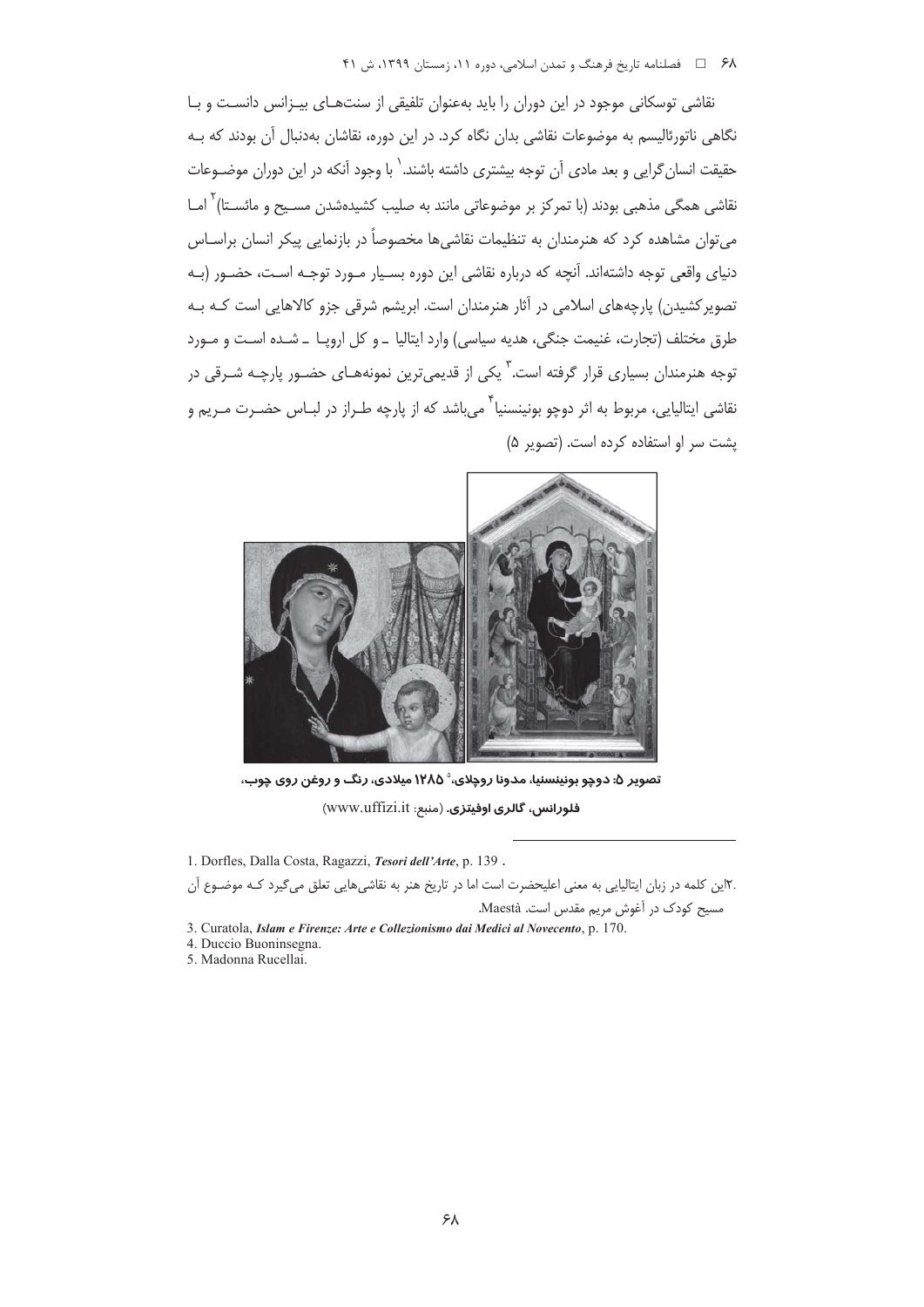طراز به حاشیهای اطلاق می شد که شامل خط و کتابت بود. این کتیبهها یا در بافت پارچه بودنـد یا روی آن دوخته می شدند.<sup>\</sup> این پارچه با شروع دوره اسلامی در کشورهای تحت حوزه دیـن اســلام یدیدار شد و می توان از آن بهعنوان یکی از نمادهای هنر اسلامی یاد کـرد. بعـد از دوچـو هنرمنـدان زیادی از طراز در آثار خود استفاده کردنـد (تصـویر ۶) و ایـن رسـم تـا دوره رنسـانس ادامـه یافـت. یارچههای طراز در ایتالیا از اهمیت زیادی برخوردار بودند. با گسترش اسلام، طراز بافی، صنعت تولیـد پارچههای ابریشمی و منسوجات نفیس با کیفیت بالا در سایر نقاط عالم اسلام انتشار یافت و جزیـره سیسیل نیز از آن مستثنی نبود.<sup>۲</sup>



تصویر ۶: جوتو، ٰ مدونا و کودک، ۱۲۹۵ میلادی، رنگ و روغن روی چوب، فلورانس، موزه سنت استفانو، `` (منبع: www.firenze.repubblica.it)

از اینکه دوچو و جوتو (همچنین دیگر هنرمندان ایتالیایی) یک قطعه طراز اسـلامی را از نزدیـک دیدهاند یا نه، در حال حاضر اطلاعاتی در دست نیست اما از آنجایی که طرازبافی یک سنت اسلامی است، می توان گفت که آنها از سنت اسلامی تأثیر گرفتهاند. در مورد حضـور پارچـه طـراز در نقاشـی توسكاني بايد به اين مهم اشاره كرد كه مدركي دال بر اينكه هنرمندان به خواندن خط عربي تسلط داشتهاند یا با آن آشنا بودهاند، وجود ندارد. بنابراین آنها از شبهخط استفاده کـردهانـد و بـدون درنظـر گرفتن معانی نوشتهها، تنها از شکل گرافیکی آن الهام گرفتهاند. این مسئله تأییدکننده این است کـه

- 3 Giotto
- 4. Museo di Santo Stefano.

۱. <sub>(و</sub>ح فر، ت*گاهي بر يارچه بافي دوران اسلامي،* ص ۱۰.

۲. طالبپور، «پارچهبافی سیسیل در دوره اسلامی»، *نشریه هنرهای زیبا ـ هنرهای تجسمی*، ص ۷۸.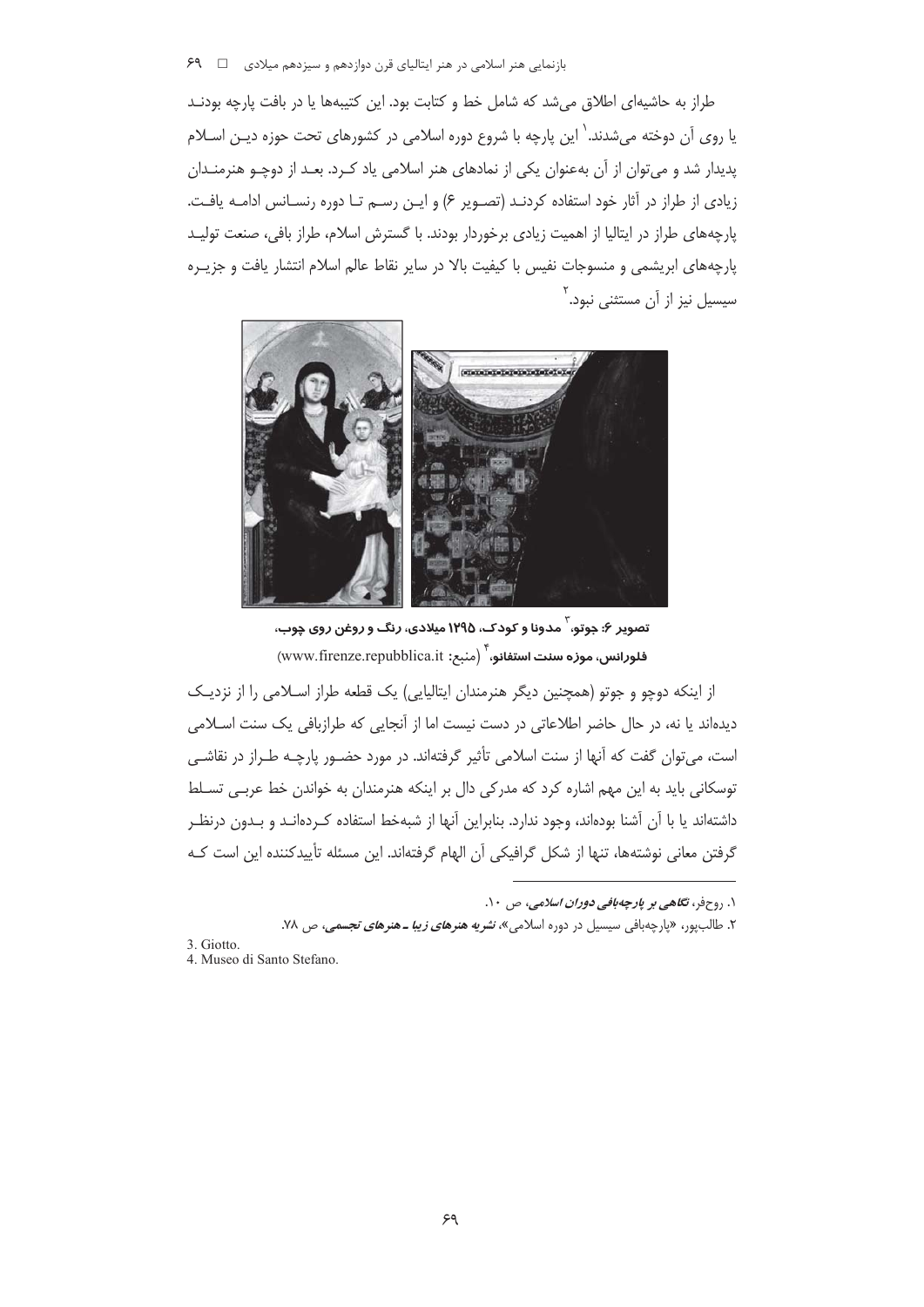#### ۷۰٪ □ فصلنامه تاريخ فرهنگ و تمدن اسلامي، دوره ۱۱، زمستان ۱۳۹۹، ش ۴۱

هنر اسلامی بهحدی هنرمندان غربی را تحتتأثیر قرار داده است که با وجود بیش از یک قرن فاصله از پدیدار شدن هنر اسلامی، نقاشان گوتیک که صرفاً در خدمت دین مسیحیت بودند، از اصـلیتـرین مشخصههای این هنر در نقاشی استفاده کردهاند.

## نتيجه

موقعیت جغرافیایی کشور ایتالیا در مرکز دریای مدیترانه، باعث بهوجود آمدن ارتباطات چندگانــه ایــن کشور و وجود ملیتهای مختلف در آن شده است. این چندگانگی فرهنگی در طـول تـاریخ تـأثیرات زیادی بر هنر ایتالیایی گذاشتهاند. یکی از سبکهای تأثیریذیر از این هنر، سبک رومانسک (رومیوار) است که از نیمه قرن یازدهم میلادی آغاز شد و تا پدیدار شدن سبک گوتیک ادامـه داشـت. در ایـن دوران به دلیل وقوع جنگهای صلیبی و همچنین حضور مسلمانان \_ که از قبل با فتح جزیره سیسیل در این کشور حضور داشتند \_ معماری و مجسمهسـازی، تـأثیرات زیـادی در محتـوا و ظـاهر از هنـر اسلامی پذیرفتند. این تأثیرات تا بیش از یک قرن بعد و در نقاشی سبک گوتیک ادامـه داشـت. ایـن مقاله علاوه بر بررسی مهمترین آثار مربوطه، حضور مؤلفههای هنـر اسـلامی را در مهــمتـرین آثـار معماری رومانسک و نقاشی گوتیک توسکانی بررسی کرده است. طبق نتـایج بـهدسـت آمـده، نکتـه مشترک بین هنر اسلامی و هنر رومانسک ایتالیایی، استفاده از اصول از پیش تعیین شده و وفاداری به آنهاست. این در حالی است که نقاشان گوتیک با استفاده از اشیاء اسلامی بهعنوان منبع الهام، باعـث بهوجود آمدن همزیستی بین این آثار و سایر آثار اسلامی (بدون در نظر گرفتن محـدوده جغرافیـایی) شدهاند. در نتیجه می توان گفت که هنرمندان ایتالیایی آنچنان تحت تأثیر شکوهمندی هنـر اسـلامی قرار گرفتهاند که با وجود اینکه هنر قرون وسطی، هنری صرفاً مسیحی و در اختیار کلیسا است، بدون در نظر گرفتن محل تولید آثار اسلامی (و در برخی از موارد محتوای آن) از هنر اسلامی در آثار خـود استفاده کردهاند.

# منابع و مآخذ

۱. برند، باربارا، هنر اسلامی، مهناز شایستهفر، تهران، مطالعات هنر اسلامی، ۱۳۸۳.

- ۲. بوکهارت، تیتوس، *هنر اسلامی: زبان و بیان*، مسعود رجبنبا، تهـران، صـدا و سـیمای جمهـوری اسلامی ایران، ۱۳۶۵.
	- ۳. پاکباز، رویین، *دایوة المعارف هنر*، تهران، فرهنگ معاصر، ۱۳۸۵.